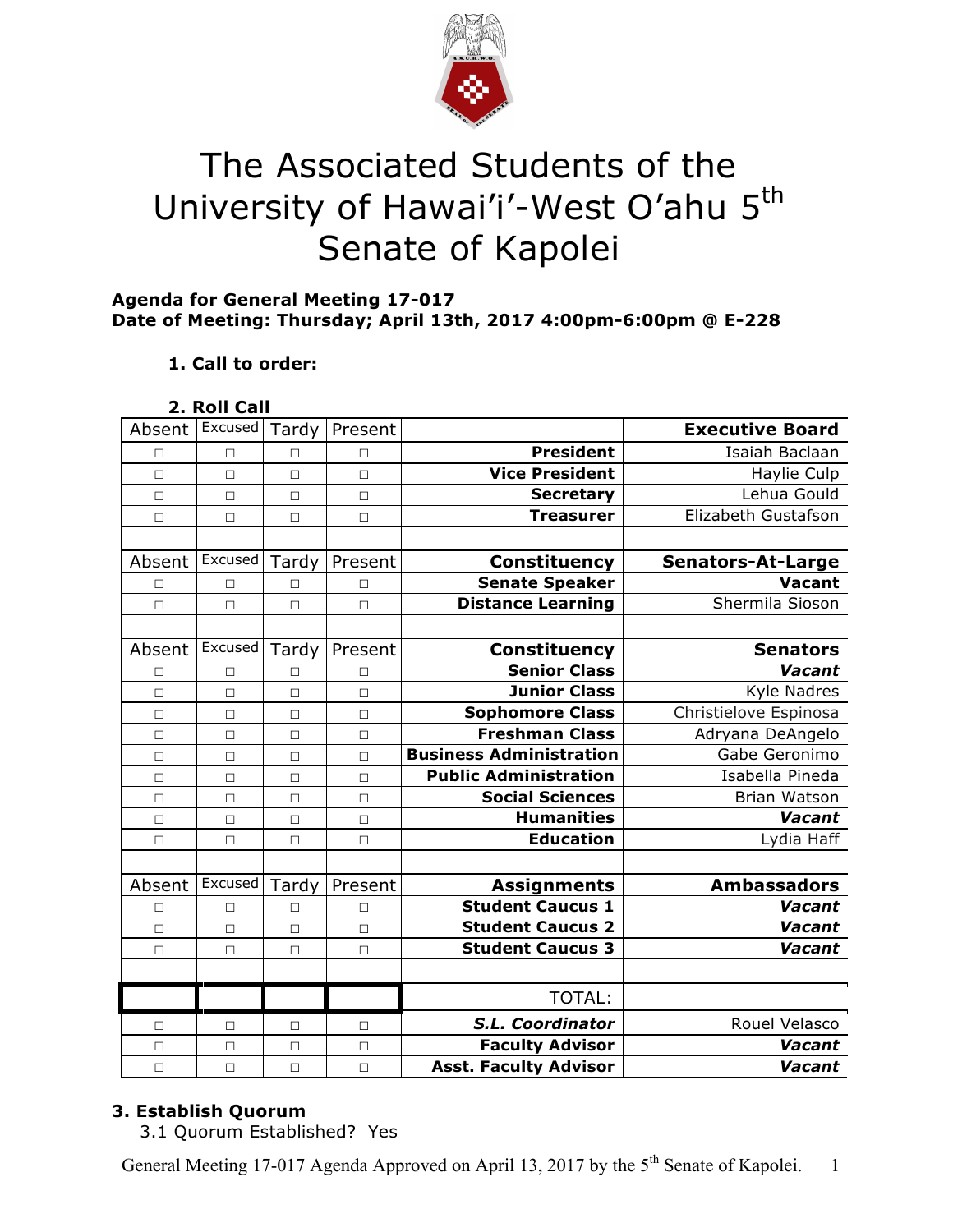#### **4. Open Forum Guest**

#### **5. Approval of Agenda and Minutes**

- 5.1 Minutes for Meeting 17-015 Motion: Second: Vote:
- 5.2 Minutes for Meeting 17-016 Motion: Second: Vote:
- 5.3 Agenda for Meeting 17-017 Motion: Second: Vote:

#### **6. Internal Reports**

- 6.1 President
- 6.2 Vice President
- 6.3 Secretary
- 6.4 Treasurer
- 6.5 Advisors
- 6.6 *Standing Committee Reports*
- 6.6.1 Budget & Finance
- 6.6.2 Activities
- 6.6.3 Legislative
- 6.7 *Ad Hoc Committee Reports*
- 6.7.1 Elections Committee
- 6.7.2 Transitioning Committee
- 6.8 *Senators Report*
- 6.8.1 Senate Speaker **N/A**
- 6.8.1 Distance Learning
- 6.8.2 Senior Class **N/A**
- 6.8.3 Junior Class
- 6.8.4 Sophomore Class
- 6.8.5 Freshman Class
- 6.8.6 Business Administration Division
- 6.8.7 Public Administration Division
- 6.8.8 Social Sciences Division
- 6.8.9 Humanities Division **N/A**
- 6.8.10 Education Division
- 6.9 Caucus Ambassadors Report
- 6.10 *Campus Committees Report*
- -Transportation Committee